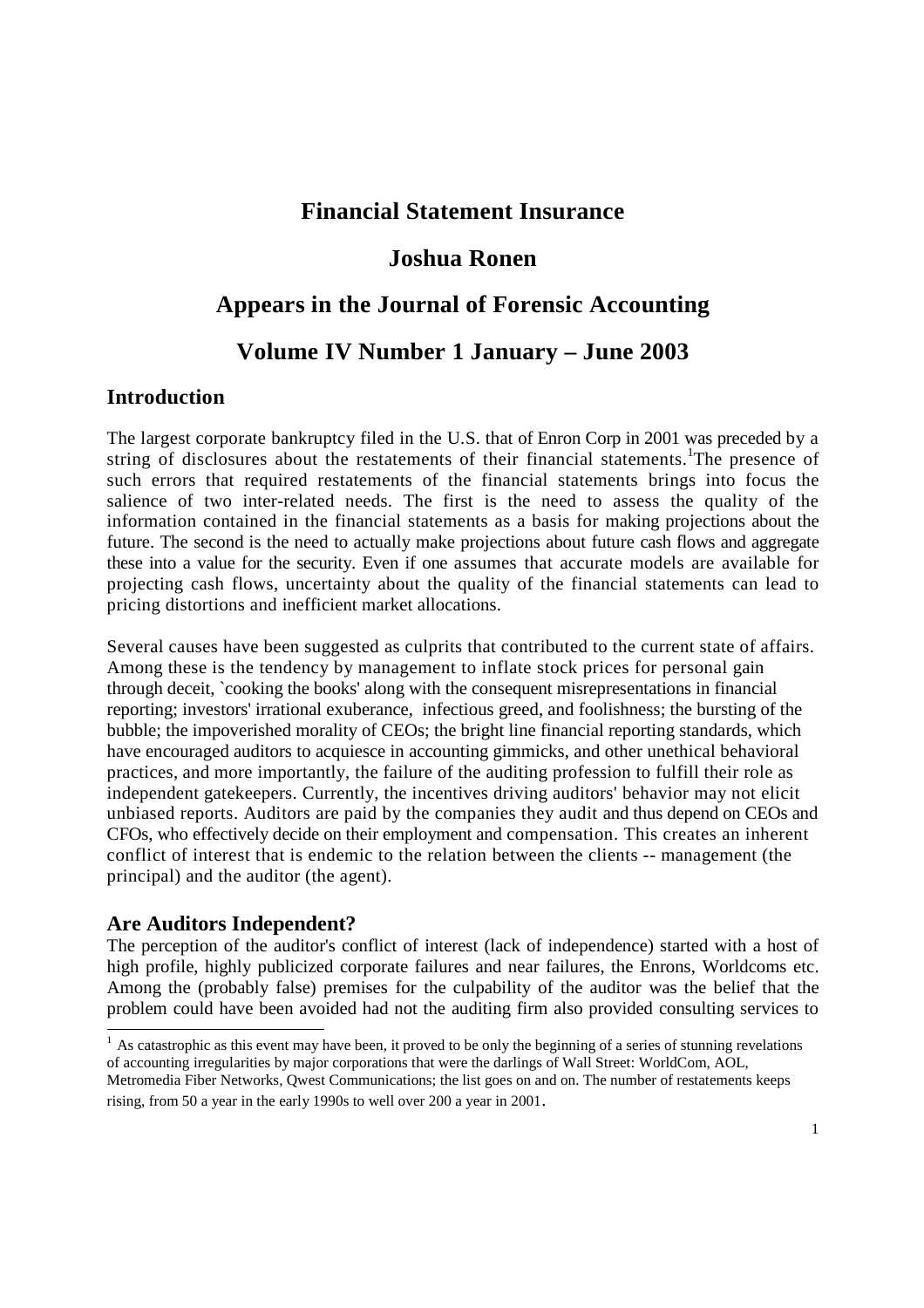the audit client: had he not been co-opted by the lure of large fees, the auditor would have done the right thing. Unfortunately, the prohibition against an auditor providing consulting services ends up with the auditor acquiring less knowledge of the client's systems and operations even when, because of the great changes in record keeping technology and the increase in the sophistication of the client's operations, more knowledge is critical. In fact, an indefinite stream of future audit fees to be received for being continually engaged as auditor supplies all the necessary incentives for complying with management's wishes, or, at the very least, the grounds for being perceived as dependent on management. This conflict of interest has been intensified by changes in the business and audit environment that have occurred over the few last decades.

To see why this happened consider the audit process. It comprises two components: the validation of data (GAAS) and the validation of measures of financial statement items (GAAP). The first is designed to verify the appropriateness, completeness, accuracy and timelines of the accounting data. The second involves the reasonableness of the values presented in the financial statements, e.g., the quantification of inventory at cost or market whichever is lower, or the net realizable values of accounts receivables after write-offs and allowances for uncollectible debts.

While the recent spate of "audit failures" is not unusual when viewed over, let us say, the last fifty years -- in this period "audit failures" happened all the time – the failures become more noticeable in a weak economy and in an environment of stock price declines. Indeed, the visibility, frequency and magnitude of "audit failures" has increased substantially over the last few decades. Reasons for this possibly include a more aggressive plaintiffs bar or increased demands on the auditor in light of more sophisticated and complex business contracts and transactions. Also noteworthy is the fact that an overwhelming number of visible audit failures was associated with the largest and best audit firms; what are the likely causes of this astonishing observation?

One likely explanation lies in the dramatically changing nature of business and of accounting and auditing over the last few decades. We witness a movement from an industrial economy to an information economy. The impact of this dramatic change on the audit process is massive. In the industrial economy of fifty years ago the primary focus of the auditor was the validation of data, when the client's books and records were maintained manually. Major efforts were expended by the auditor to verify the records through such activities as extensive counting of inventory and confirming accounts receivables and payables with external parties. In addition, other than long term assets, e.g., plant and equipment and long term debt such as bonds, the rest of the balance sheet had, by the time the auditor had completed his/her field work, by and large, completed its cycle, e.g., most of the inventory turned over, most of the receivables were collected, and most of the payables were settled. This circumstance provided the auditor with an opportunity to look back and further validate his/her assessment of the data and valuations as of the statement date. One recognizes that at the time there were long-term projects, which were accounted for on a percent of completion, but auditors had developed adequate methods and techniques such that they were confident in the carrying values of these projects.

At least two major changes have had a significant impact on the auditor: the computer and the change in the nature of assets and liabilities. The computer, from the auditor's point of view,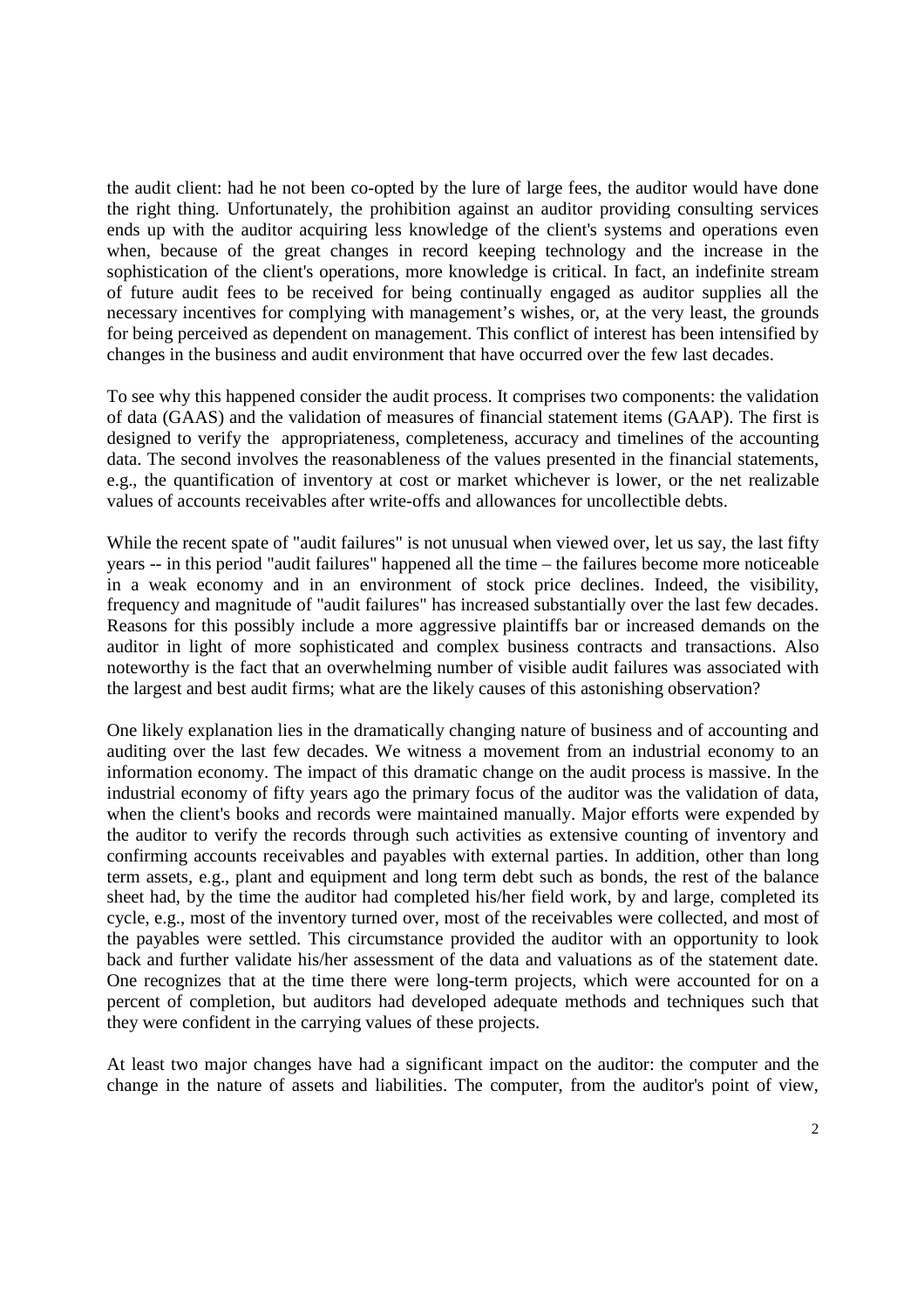could be viewed as a mixed blessing. On the one hand, the computer has substantially expanded the amount and quality of data available to the auditor - data overload - and on the other hand, because data is produced and maintained in electronic form the auditor is at the mercy of the data processing systems.

The movement from tangible to intangible assets with very long lives and from liabilities whose principle and terms are known and specified to liabilities whose principle and terms are legally related to and dependent on other factors such as found in derivatives has substantially reduced the auditor's ability to validate the values presented in the financial statements. Current financial statements are a blend of largely verifiable, but uninformative, depictions of past transactions and largely unverifiable, but possibly informative, projections of future outcomes. Under existing GAAP, many of those projections show up in the balance sheets as assets, and even as revenues. Consider the Interest Only Strip, shown as an asset in the balance sheets of specialty finance companies under Financial Accounting Standard 140. This asset is simply the present value of a future stream of unrealized income, recorded as current income. Its valuation is highly subjective and acutely sensitive to changes in assumptions. It is extremely difficult, even for a wellintentioned auditor, to dispute and reject the projection of a manager wishing to improve the appearance of his financial statements. Or consider Rebecca Smith's report (Wall Street Journal; January, 17, 2002) on Enron's Braveheart venture (incorporated on December 28, 2000): "Enron assigned the partnership a value of \$124.8 million based on its projections of the revenue and earnings potential of the Blockbuster Venture, according to company documents." Such largely unverifiable intangibles make financial statements difficult to audit.<sup>2</sup> They constitute private information that cannot be perfectly verified ex post. We can only observe whether a manager's forecasts were accurate; we cannot know that he did not truly believe that the forecasts were accurate when made. Under these circumstances, in equilibrium, and on average, managers' presentations will not be truthful (Ronen and Yaari,  $2002$ )<sup>3</sup>. Even detailed standards have not prevented unverifiable intangibles from creeping into the financial statements.

This changed environment puts the auditor in a very difficult position, especially within the extremely competitive market for audit services. The combination of data overload, the black box syndrome, and valuation uncertainty coupled with price competition puts the auditor in the position of being at the mercy of the client. In an uncertain environment marked by the difficulty of verifying valuations that are necessarily soft and subjective, the auditor who is paid by the potentially prevaricating client, is naturally tempted to adopt the client's position. This is a phenomenon akin to a "Stockholm Syndrome", wherein the captive identifies with his or her captor. Thus, while some audit failures were precipitated by incompetence and corruption, the conditions that created audit uncertainty likely contributed to the audit failures brought about by auditor malfeasance.

<sup>&</sup>lt;sup>2</sup> We do encounter sweeping admonitions in the press to the effect that accountants should make sure that "... the overall impression created by GAAP fairly portrays the underlying economics" (Michael Young's statement in Steve Liesman's "SEC Accounting Cop's Warning: " Wall Street Journal, February 12, 2002). Easier said than done!

<sup>&</sup>lt;sup>3</sup> Joshua Ronen & Varda (Lewinstein) Yaari, "Incentives for Voluntary Disclosure", 5, Journal of Financial Markets. Pp. 349-390.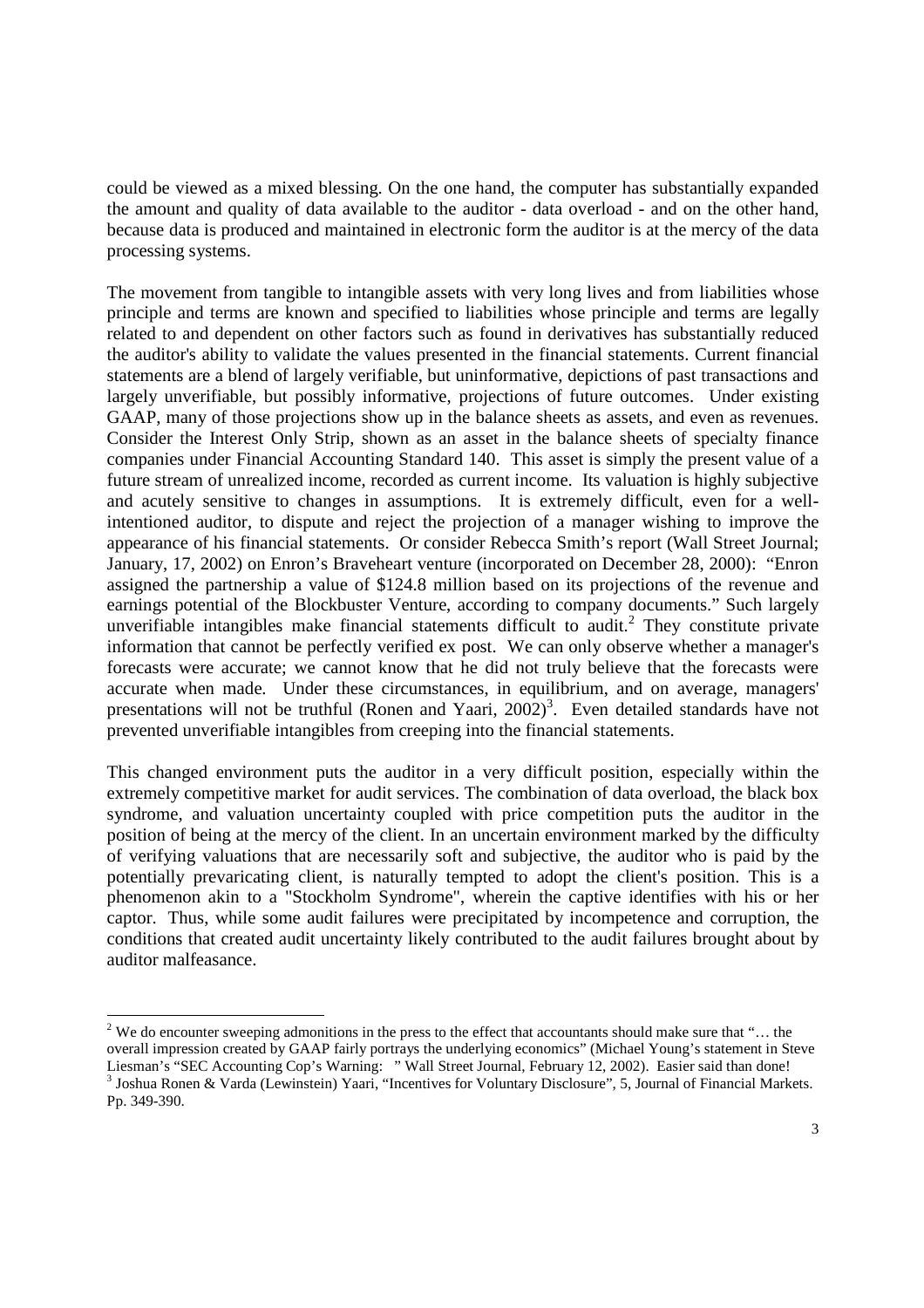A major flaw, one that has persisted over time, is that the auditor is retained by the client which, ipso facto, means the management of the client in the case of public companies, and therefore creates a circumstance wherein the auditor is beholden to the client and its management. Conventional wisdom sees nothing wrong in this situation: aaccording to sound principles of corporate governance, auditors are supposed to be the agents of the shareholders. But in practice, it is management that engages the auditor. Although shareholders vote on management's recommendation of which auditor's services to hire, the decision is effectively made by management. This arrangement creates an inherent conflict of interest for the auditor. It is the management of the company that engages the auditor and ultimately pays for the services and hence determines auditing and consulting fee structures to elicit actions, including opinions and assurances that it desires from the auditor. The risk of losing fees from a long term audit engagement - even without the limitations on non-audit services imposed by the Sarbanes-Oxley Act of 2002 - effectively guarantees that the auditor complies with management's wishes.

It is altogether clear that under the current institutional setting, the anticipation of potential gains from acquiescing to management's wishes more than offsets the threat of legal liability against auditors from shareholder class action suits. Furthermore, a large proportion of shareholder recoveries in audit failure-related class action suits are made out of the corporation's own resources. Ironically, such recoveries diminish the wealth of shareholders who purchased the shares at prices potentially inflated as a result of misrepresentations even further due to deadweight losses arising from the cost of defending the suit. It is tempting to suggest that an increase in the liability exposure of the auditors can deter malpractice but it falls short on two grounds. One, it fails to address the misallocation of risk and resources. Imposing higher litigation penalties on the auditor ex post does not enhance the ability of society to distinguish, ex ante, between firms with intrinsically high returns from the Enrons and Worldcoms of the world that have intrinsically low or negative returns but misrepresent themselves as high-return firms. Two, increasing exposure to liability and instituting high legislated penalties may drive auditors out of the business of auditing altogether. Again not a welcome prospect. The problem is that, as a result of these circumstances, the auditor ends up seeing things through the eyes of management and may even believe that he/she is doing the right thing.

### **Financial Statement Insurance: A Market Solution**

Is there a potential cure for the auditor's "conflict of interest"? Unfortunately, Prosecution and punishment may not adequately deter wrongdoing, as intentional misrepresentation is difficult to discover or prove. Overhauling the regulatory structure and adding layers of supervision and monitoring by the government would be inefficient and socially wasteful and little can be done in the short run to cultivate ethical personalities. Rather, I believe that the solution lies in market mechanisms that eliminate the perverse incentives of gatekeepers, most notably the auditors. We need an institutional mechanism that eliminates the conflict of interest auditors face and properly align their incentives with those of shareholders.

The solution proposed is a financial statement insurance mechanism that promotes improved alignment of incentives, and hence better quality audits. The introduction of financial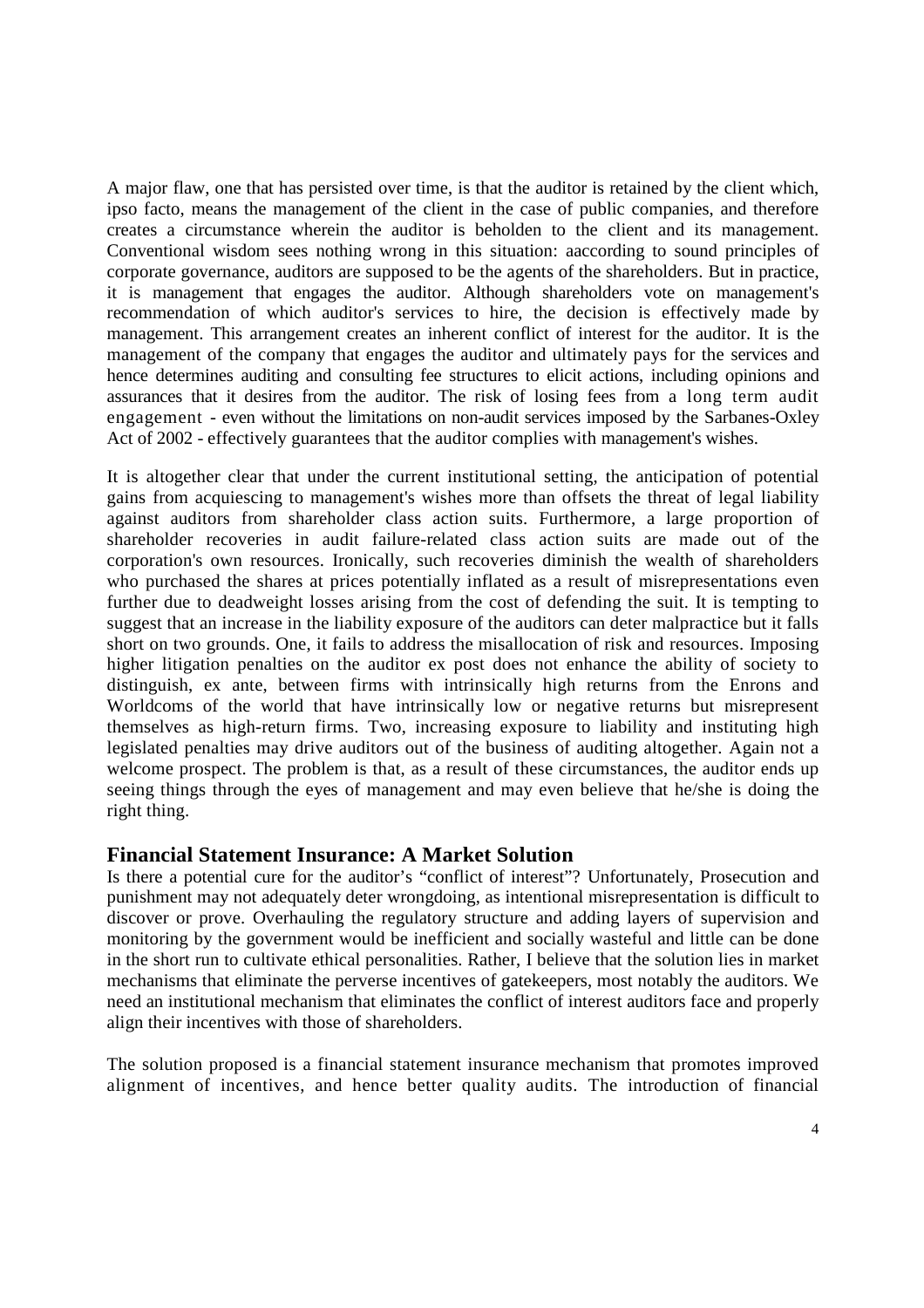statement insurance can significantly mitigate market inefficiencies arising from uncertainty regarding the quality of financial statements. The basic structure of Financial Statement Insurance (FSI) may be described as follows. Instead of appointing and paying auditors, companies would purchase financial statement insurance that provides coverage to investors against losses suffered as result of misrepresentation in financial reports. The insurance coverage that the companies are able to obtain is publicized, along with the premiums paid for the coverage. The insurance carriers then appoint and pay the auditors who attest to the accuracy of the financial statements of the prospective insurance clients. Those announcing higher limits of coverage and smaller premiums will distinguish themselves in the eyes of the investors as the companies with higher quality financial statements. In contrast, those with smaller or no coverage or higher premiums will reveal themselves as those with lower quality financial statements. Every company will be eager to get higher coverage and pay smaller premiums lest it be identified as the latter. A sort of Gresham's law in reverse would be set in operation, resulting in a flight to quality.

In proposing Financial Statement Insurance, I am arguing that the intractable conflict of interest imposed on auditors cannot be rectified through legislation, regulation, enforcement, or litigation as long as auditors are engaged by the management of the firms they audit. Instead, what is needed is an agency relationship between the auditor and an appropriate principal whose economic interests are aligned with the goals of promoting better disclosures and greater economic efficiency. In other words, there is the need to align the interest of shareholders (acting as the principal) with the auditor (acting as the agent).<sup>4</sup> The only way to remove the inherent conflict of interest facing the auditor is by severing the agency relation between the company's management and the auditor. In the context of a free market mechanism, insurance carriers can serve the role of such a principal. The critical features of the FSI scheme underlying this study are: (i) the shifting of the decision on auditor employment from the client-management to the insurer; and (ii) the effect of publicizing the premium charged.

To reiterate, FSI significantly changes the principal-agent relationship between the auditor and the client. Instead of the company appointing and paying the auditor, the company would purchase FSI that would provide investors and creditors, to the extent of the coverage, financial compensation for misrepresentations in financial statements. As part of FSI, the insurance carrier would retain and pay the auditor. It is contemplated that FSI providers would have a list of approved auditors from which a company can select an auditor, nevertheless, it is expected that the auditor would owe his/her duty and loyalty to the FSI carrier for at least two reasons. Firstly, obviously it is the FSI carrier that is paying the auditor and therefore it focuses the auditor efforts towards the protection of the FSI carrier. Secondly, it is reasonable to assume that any given

.

<sup>&</sup>lt;sup>4</sup> Such a realignment of interests would contribute towards restoring the "complete fidelity to the public's trust" that Chief Justice Burger insisted on in a celebrated opinion: "By certifying the public reports that collectively depict a corporation's financial status, the independent auditor assumes a public responsibility transcending any employment relationship with the client. The independent public accountant performing this special function owes ultimate allegiance to the corporation's creditors and stockholders, as well as to the investing public. This 'public watchdog' function demands that the accountant maintain total independence from the client at all times and requires complete fidelity to the public trust" [United States v. Arthur Young & Co., 465 U. S. 805, 817 18(1984)]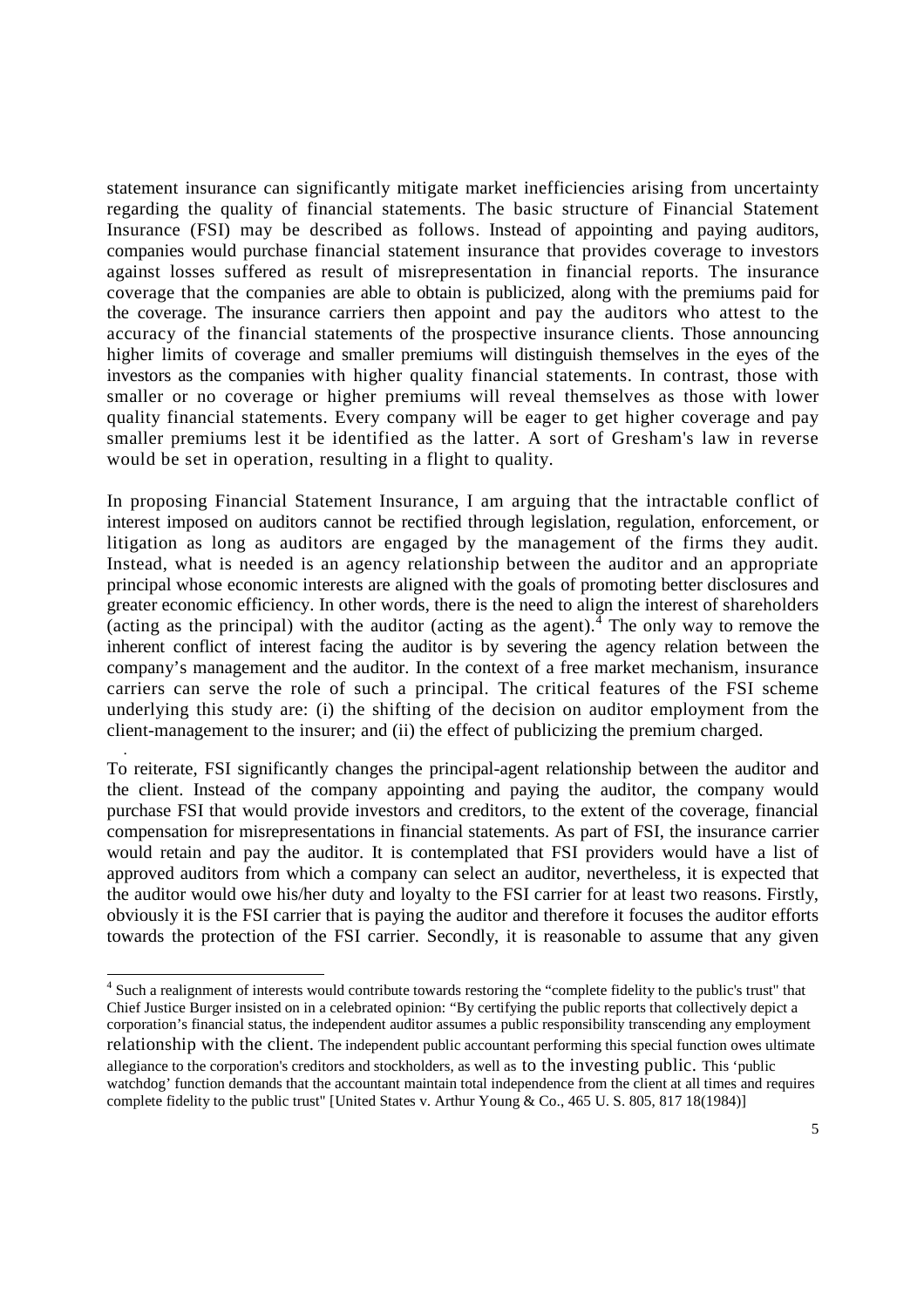auditor would be providing audit services to more than one of the FSI carrier's insureds thereby creating a situation whereby a costly "audit failure" would jeopardize the auditor's relationship with the FSI carrier, resulting in the loss of other audit assignments.

The FSI cycle begins with a company approaching a FSI carrier to secure a proposal for insurance. The proposal would contain two amounts, the maximum amount of insurance the FSI carrier is prepared to provide as well as the related premium. The premium would cover both the insurance premium and the cost of the audit. As part of the proposal process, the FSI carrier would send its agent to the potential insured to assess the risk of misrepresentations in financial statements and the amount of loss it would suffer in the event of such misrepresentations. The assessing agent may or may not be the auditor that has been selected to perform the audit. It is reasonable to assume as a matter of effectiveness and efficiency it would be the auditor that would be performing the assessment. The FSI cycle is completed when the auditor is in the position of issuing a clean opinion, as a result of which the FSI carrier becomes contractually obligated to issue the FSI policy. (details may be found in Ronen  $(2002)^5$ .

In the FSI world the auditing firm is not necessarily prohibited from performing consulting services for any insured; it is a matter of seeking permission from the FSI carrier. It could be argued that it is in the best interest of the FSI carrier to permit the undertaking of consulting since the more the auditor knows about the systems and operations of the insured the better the auditor can carry out the audit; it could be seen as a way of reducing the FSI carrier's risk.

It is envisioned that the company, in its proxy statement, would provide the shareholder with three options to vote on: (1) the maximum amount of coverage and the related premium, (2) an amount of coverage different from the maximum, which is being recommended by management, and the related premium and (3) no insurance. There are two benefits that emerge from this scheme. Firstly, it creates an incentive for shareholders to become more active in corporate governance. the second benefit flows from the fact that the amount of the maximum available coverage and related premium as well as the amount actually purchased, if any, being a matter of public information, becomes a credible signal, on a very timely basis, of the riskiness of the financial statements.

If FSI becomes pervasive in both the public and private company sectors, it could be anticipated that given the FSI carriers' vetting of auditors and the remuneration of the auditor by the FSI carriers, whose objective is to minimize the amount of claims made against it for "audit failures", the pool of qualified and respected auditors would grow because auditors would deem it in their own interest to move towards professional excellence in an effort to garner more audit assignments thereby creating a competition for excellence in the CPA profession.

### **Size of Coverage**

The magnitude of potential liability arising from financial statements misrepresentations is one of the key considerations in the FSI scheme. The issue is whether losses stemming from

<sup>5</sup> Ronen Joshua, Post-Enron Reform: Financial Statement Insurance, and GAAP Re-visited, Stanford Journal of Law, Business and Finance, vol. 8:1, 2002: 1-30.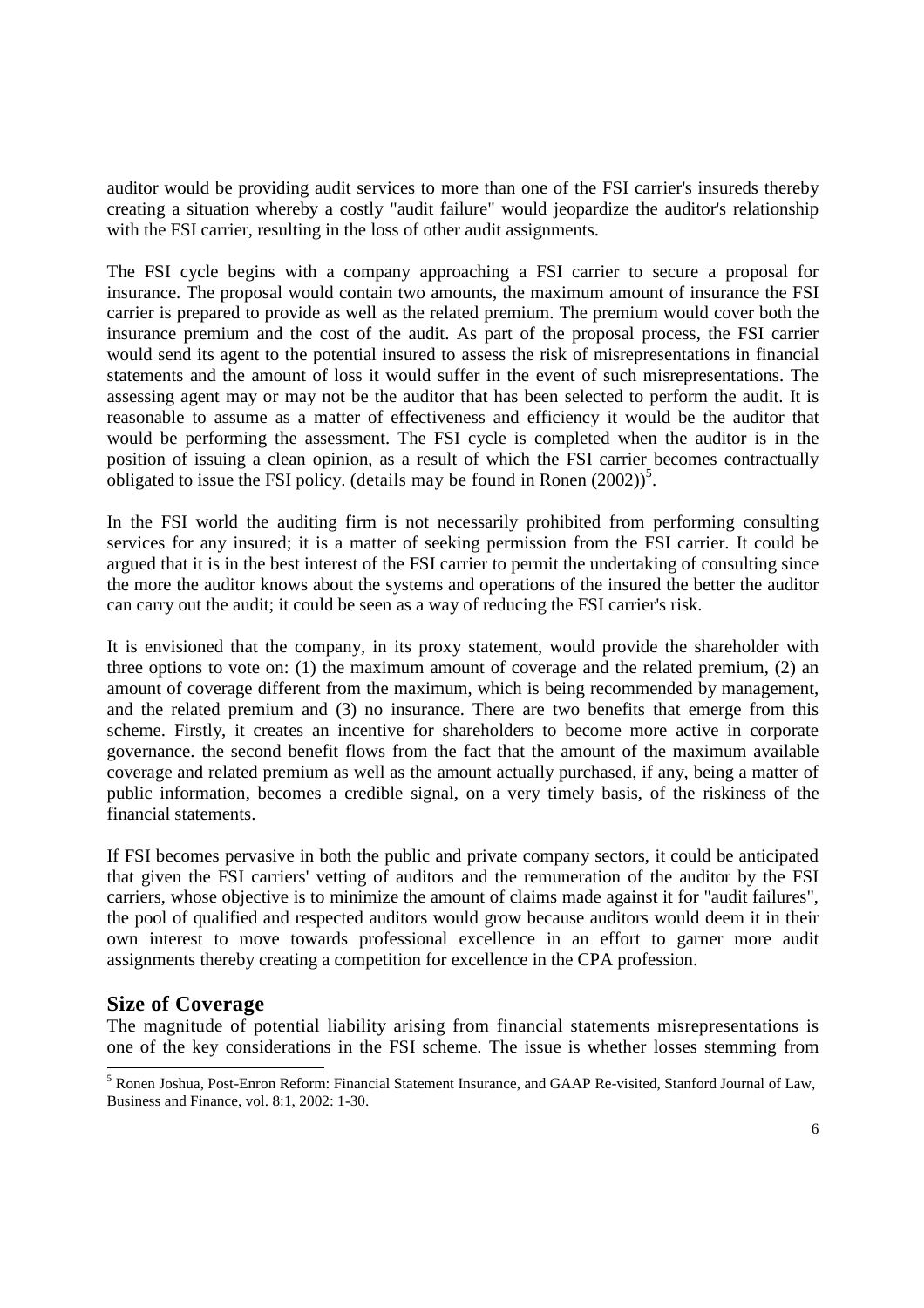misrepresentations are likely to be too large to be covered by insurance companies. I do not believe this is the case. Financial statement misrepresentation losses exist in the current regime and are borne in one way or the other by several players including investors, companies in the form of class action litigation settlements, insurance companies through D&O and malpractice settlements, and the audit firms and the firms themselves through premium paid on D&O insurance. The effective "premium" companies and auditors now pay is considerably larger that the nominal premium paid for D&O or malpractice insurance. In other words, if losses result from accounting irregularities, someone must be bearing them: either companies themselves through premia and litigation settlements, insurance companies in D&O settlements, the auditors, and or the investors. All things considered, the cost of recoveries through a combination of D&O insurance and settlements currently borne by investors in audit failure cases would be necessarily lower when the auditor's incentives are aligned with those of investors. Thus, the total premia needed to accord investors the same level of recoveries under the current system, including the current D&O premia, audit fees, malpractice premia, and the expected settlements cannot be greater. On the contrary, total losses under FSI are likely to be less because of the incentives of companies to minimize their cost of capital, which will induce them for a given coverage to minimize premia by improving the financial statements quality and hence minimize the loss causing irregularities. This would be reinforced by the better quality audits engendered by the superior auditors' incentives alignment. In other words, even keeping the coverage and the extent to which investors' losses are recouped at no more than it is today we have an improved audit quality, mitigated conflict of interest and more efficient resource allocation.

I should point out that FSI does not guarantee that investors would recoup all of their losses in the event of financial statements misrepresentation. The point is that under the FSI mechanism, shareholders' losses are apt to be less because of the better audit quality and the incentives companies have to improve the quality of their financial statements so as to decrease their cost of capital. Were companies to demand (and are granted) large coverage, the FSI model can be readily adapted to handle this situation. Unlike insuring against nontradable assets such as personal accidents, building fires and the like, insurers can hedge their exposure in underwriting coverage for securitized assets (equities) by devising suitable derivatives strategies to "reinsure" their exposure in capital markets.

Under the FSI proposed mechanism, the insurers, who strictly speaking need not in fact be insurance companies, can purchase options to hedge the risks, or better yet, purchase specialized conditional puts the exercise of which would be triggered by the occurrence of the insured event: misrepresentation or omission. Also note that not all companies (and hence securities) carry the same financial statement risk: some are better than others. Hence, there is a possibility of constructing portfolios that are diversified on the dimension of financial statement risk: the contribution of one security to the aggregate financial statement risk of the portfolio is less then its own financial statement risk.

#### **Auditor Conservatism**

It is tempting to suggest that the FSI scheme might induce an excessive, and harmful,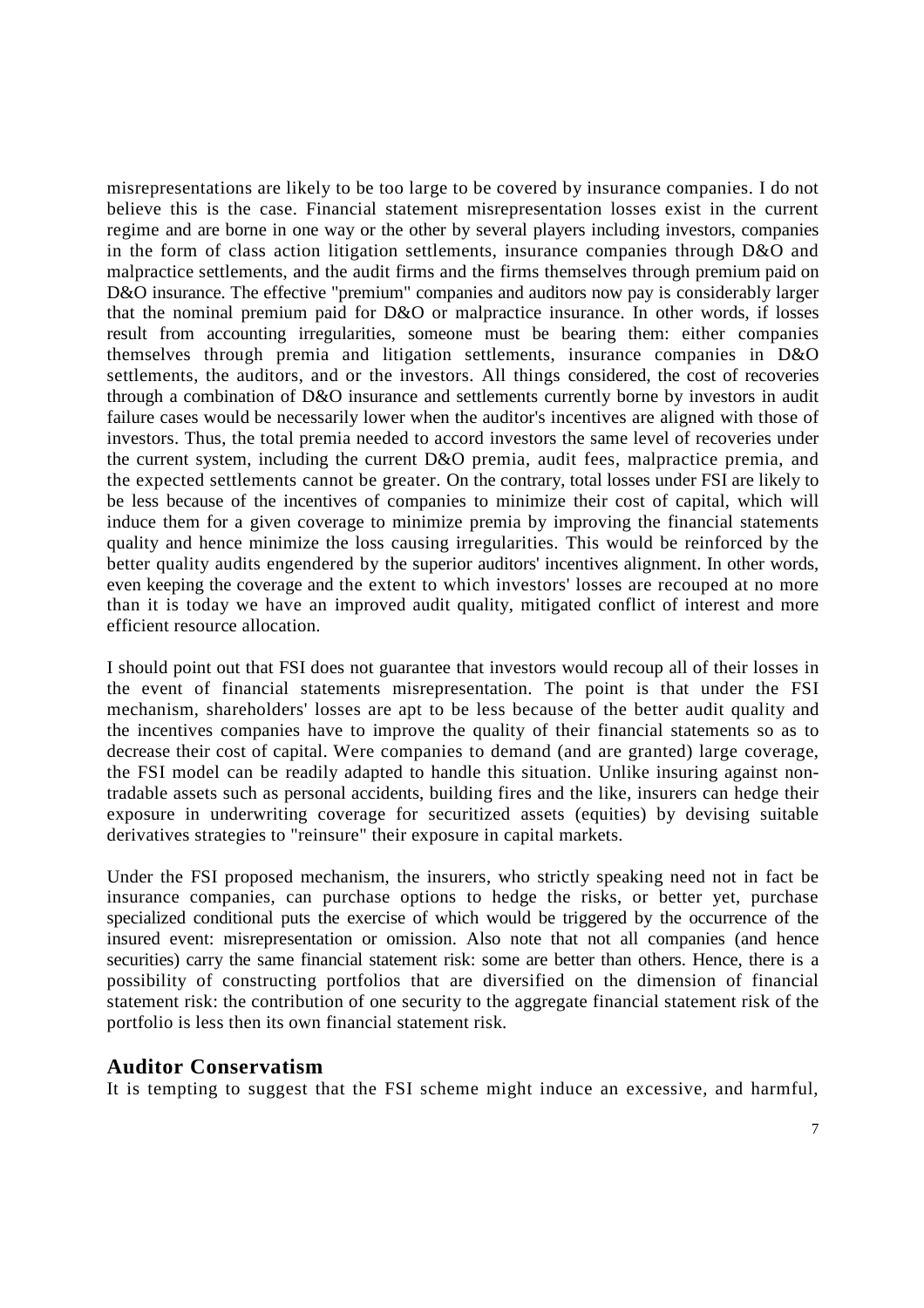degree of auditor conservatism. This need not be the case. I should point out that class action security litigation can involve sellers who suffer losses resulting from overly conservative statements as well as the typical purchasers' class. The fact that these were fewer in the past merely reflects the fact that companies' incentives are skewed in the direction of inflating, rather than deflating, earnings. The FSI scheme would tend to balance the incentives and induce less bias and greater accuracy in financial statements. If, for example, FSI induces ultra-conservatism, the incidence of sellers' losses will be expected to increase, prompting a higher insurers' expectation of sellers' claims, in turn inducing them to guide the auditors they hire toward emphasis on greater accuracy. Removing the conflict of interest through the FSI scheme will minimize the potentially adverse effects given rise to by the subjectivity that inheres in accounting decisions.

### **Collusion between Firm and Insurance Carrier**

Collusion between the company being audited and the insurance company is not probable under the FSI regime. It may be argued that since the audited firm chooses the FSI carrier out of a list of possible companies, it will be in the interest of the insurance company to offer a premium no higher than the competitive rate in order not to be excluded from the FSI market. The potentially colluding insurance carrier will have to be compensated for the loss by charging unjustifiably high premium on other policies underwritten for the benefit of the audited company.

Such a carrier faces two potential consequences both of which are adverse: first, the carrier would have to publicize the lower premium as a requirement of the FSI scheme. This would result in a higher price for the stock and higher capitalization which in turn would increase the losses to shareholders upon an event of omission or misrepresentation. Since the losses are an increasing function of the firm's market capitalization, the more inflated the price the larger the price-drop in an event of audit failure. The expected coverage cost incurred by the insurance carrier within the limit of the policy would increase offsetting any gains from overcharging on other services. Secondly, since the audit report is publicly observed, the audit firm will have to acquiesce to the collusion between the carrier and company being audited as well for this to work. Thirdly, insurance carriers are subject to a very strict audit by the various regulatory insurance bodies. The observation of too low a premium compared with similar firms would invite regulatory scrutiny and the possible establishment of higher reserves which would impose additional costs on the carrier. Furthermore, it suffices to require public disclosure of all premia (on all insurance lines) paid by the FSI-insured to deter a conspiracy.

#### **Possible Perverse Incentives**

Is it possible that to avoid the payment of potential shareholder claims an insurance carrier – principal – and hence, the auditor – its agent – intentionally overlook the need for a restatement that GAAP would indicate as necessary? It is tempting to think that under FSI such a perverse incentive might exist. Upon careful scrutiny, however, it becomes apparent that this is not the case. FSI in year t covers errors and/or misrepresentations that occur during the year for which the financial statements are insured – year t. Hence, a later restatement, say at year t+m, implicating he financial statements for year t may establish a claim against the carrier insuring